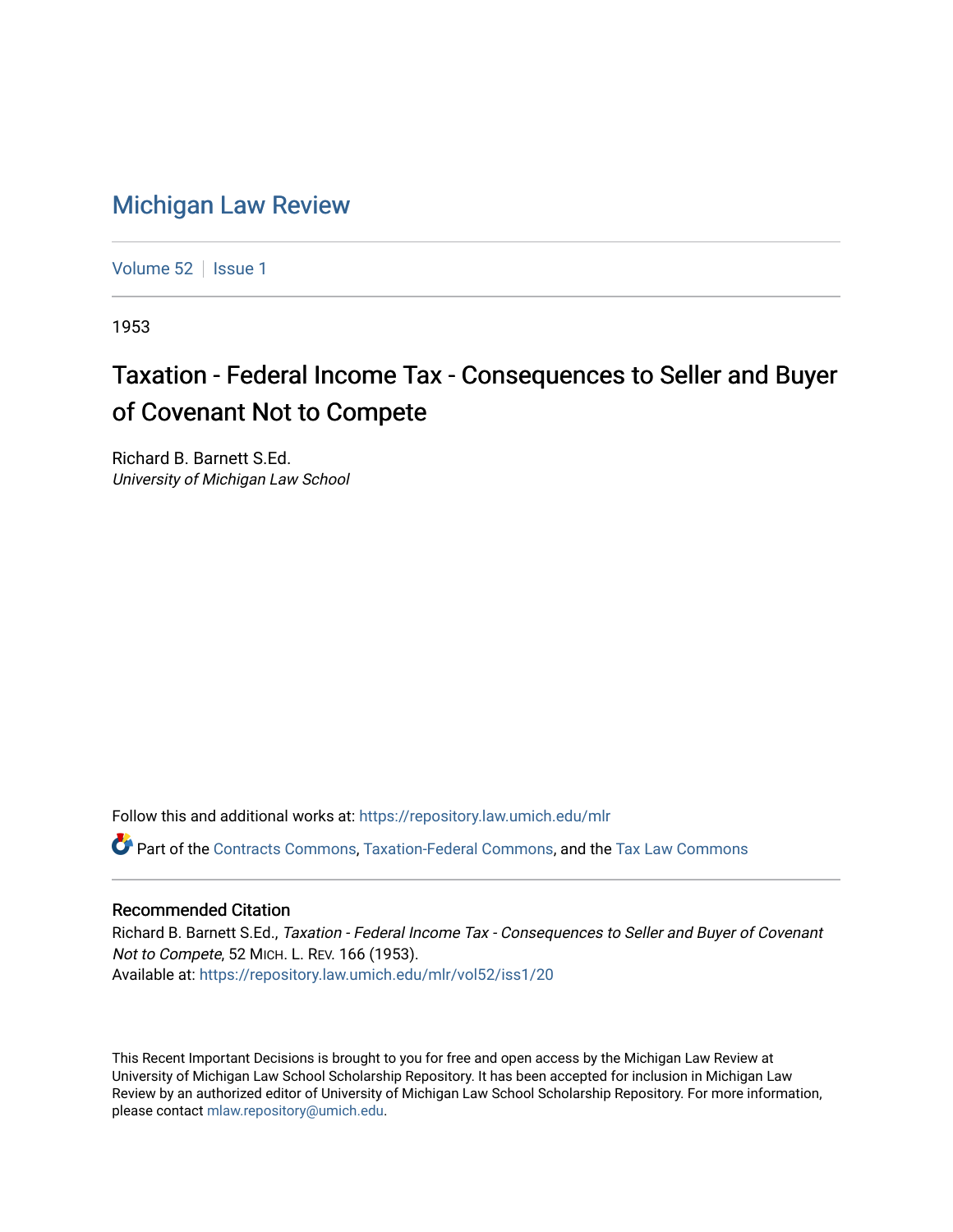TAXATION-FEDERAL lNcoME TAX-CONSEQUENCES TO SELLER AND BUYER OF COVENANT NoT TO COMPETE-The owners of the entire capital stock of a newspaper business received an offer of \$1,000,000 for their stock and a covenant not to compete with buyers for ten years. After the offer was accepted and the contract of sale drawn up, buyer asked for a clause in the contract evaluating the covenant not to compete at \$50 a share and the stock at \$150 a share in order to help him taxwise. The clause was accepted with little discussion. The sellers reported the entire proceeds of the sale on their income tax returns as long term capital gain, but the Commissioner ruled that \$50 per share of the proceeds constituted consideration for the covenant not to compete and was taxable as ordinary income. The Tax Court held that since the covenant was treated as a separate item in the negotiations, the amount received for it was ordinary income. *Clarence Clark Hamlin Trust,* 19 T.C. 718 (1953). The buyer treated \$50 per share of the amount paid as a capital expenditure for the covenant and deducted an amount representing amortization of the cost. In this case the Commissioner argued that the agreement not to compete was no more than an incident to the transfer of the good will of the business and had no separable value. The Tax Court held that the covenant had a separable value and was a depreciable capital asset. *Gazette Telegraph Co.,*  19 T.C. 692 (1953).

When a contract for the sale of a business is accompanied by a covenant by the sellers not to compete<sup>1</sup> with the buyers for a specified period, questions arise as to the tax consequences of the transaction to both parties.2 Where the covenant is made by a person other than the seller, e.g., a key employee or shareholder in a small corporation, the consideration he receives is ordinary income.8 In these cases, the payment received by the covenantor is not an incident to a contract for sale of the covenantor's property, but compensation

- 1 For a discussion of the legality of covenants not to compete from the restraint of trade point of view see Carpenter, "Validity of Contracts Not to Compete," 76 UNIV. PA. L. REv. 244 (1928).
- <sup>2</sup>See Kamens and Ancier, ''Tax Consequences of a Covenant Not to Compete," 27 TAXES 891 (1949).
- s Cox v. Helvering, (D.C. Cir. 1934) 71 F. (2d) 987; Salvage v. Commissioner, (2d Cir. 1935) 76 F. (2d) 112, affd. Helvering v. Salvage, 297 U.S. 106, 56 S.Ct. 375 (1936); Beals' Estate v. Commissioner, (2d Cir. 1936) 82 F. (2d) 268.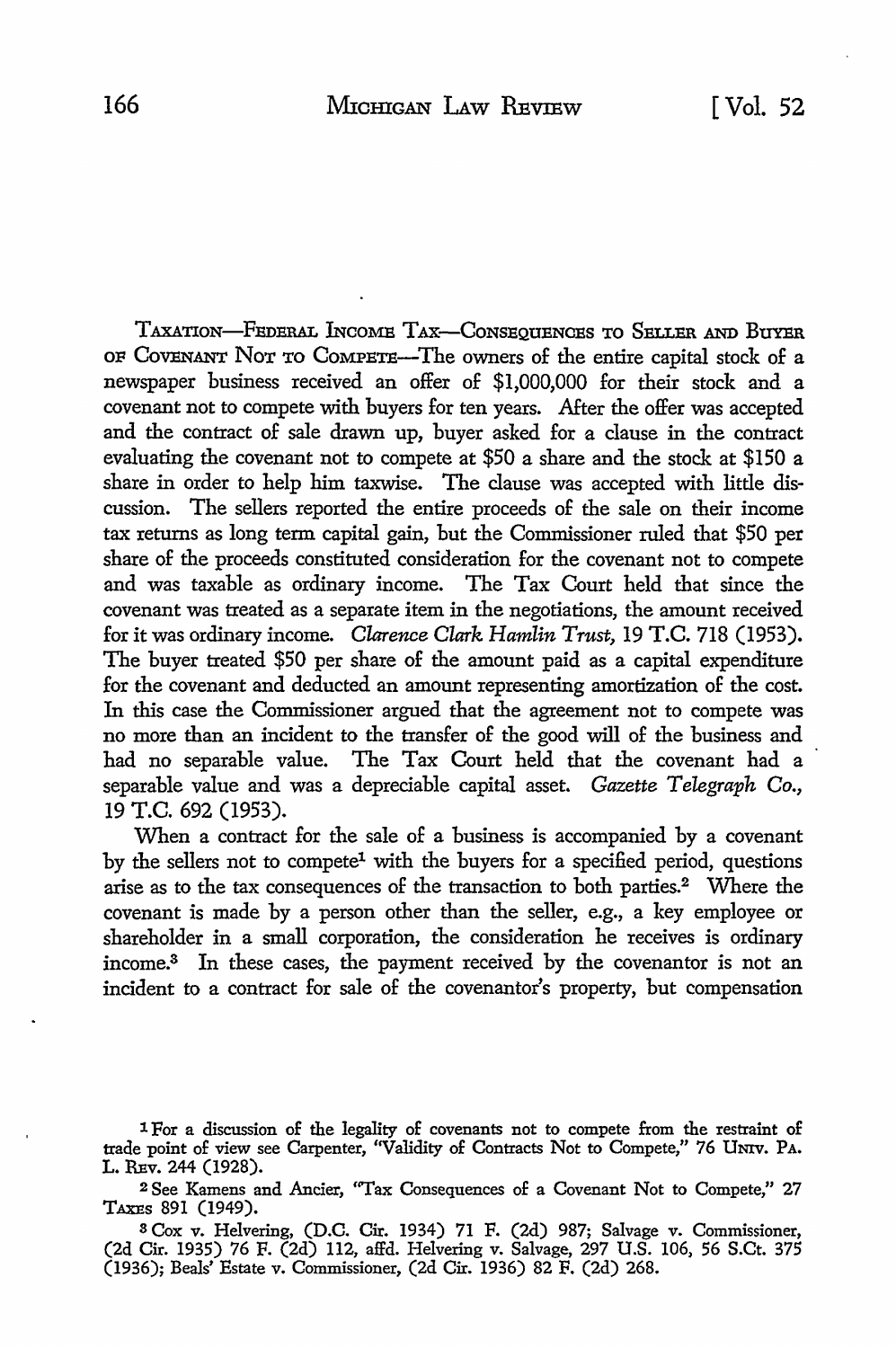for refraining from work which is as much income to him as is money paid to a person for the performance of services.4 Research discloses no decided cases dealing with the treatment that should be accorded the consideration paid in the covenantee's return, but it would seem that it should be regarded as a deferred expense to be amortized over the life of the covenant if the expense meets the ordinary and necessary requirement. The questions are more difficult where the seller is the covenantor. The generally recognized rule is that where good will is sold in connection with the sale of a business, the seller is precluded from soliciting the former customers of the business sold, even though no covenant not to compete is included in the contract for sale of the business.<sup>5</sup> In many cases it is probable that forbearance from competition by the seller is the substance of the good will transferred, and the inclusion of a covenant not to compete in the contract is a superfluity or at most a mere incident to the transfer of good will. In such cases no attempt is made to split the consideration received by the seller into capital gain and ordinary income; the entire transaction is regarded as a capital transfer.6 If, on the other hand, the covenant not to compete is bargained for by the buyer as a separate item in connection with the contract of sale, then the amount received for it is ordinary income to the seller.<sup>7</sup> A similar distinction must be made to determine the proper treatment by the buyer. Where the court concludes that the covenant is inseparable from the transfer of good will, the buyer may not amortize any of the consideration paid over the life of the covenant, since good will is not a depreciable asset.8 If the covenant is separable, the buyer may amortize its cost. In

4 "In this country, every man has the right to exercise any lawful avocation on the same terms with his neighbor.  $\ldots$  If he sells his services for wages or salary, what he receives is income. If he refrains from exercising his skill and ability in a particular line for a definite period, what he receives in compensation is just as much a gain and is income." Cox v. Helvering, (D.C. Cir. 1934) 71 F. (2d) 987 at 988.

5 This rule was laid down in England in Trego v. Hunt, [1896] A. C. 7, and is generally followed in the United States. See, e.g., Von Bremen v. MacMonnies, 200 N.Y. 41, 93 N.E. 186 (1910). Connecticut apparently refuses to give any protection to the buyer in the absence of an express covenant. Cottrell v. Babcock Printing Press Mfg. Co., 54 Conn. 122, 6 A. 791 (1886). In Massachusetts, "it is a question of fact whether having regard to the character of the business sold and that set up, the new business does or does not derogate from the grant made by that sale." Old Comer Book Store v. Upham, 194 Mass. 101 at 105, 80 N.E. 228 (1907).

6 In Toledo Newspaper Co., 2 T.C. 794 (1943), this result was reached even though the contract stated a separate consideration for the covenant not to compete. A similar result was reached in Aaron Michaels, 12 T.C. 17 (1949), where the sole proprietor of a laundry sold his business and agreed not to compete for five years.

7Jn Rodney B. Horton, 13 T.C. 143 (1949), taxpayer sold his accounting business listing good will as a specific item and including in the contract a covenant not to compete for six years. There was no allocation of the consideration in the contract. The court held that part of the consideration was allocable to the sale of good will and part to ordinary income as payment for the covenant not to compete.

<sup>8</sup>"No deduction for depreciation, including obsolescence, is allowable in respect of good will." Treas. Reg. 118, §39.230)-3. The regulation is based on the decision in Clarke v. Haberle Crystal Springs Brewing Co., 280 U.S. 384, 50 S.Ct. 155 (1929). When the buyer of the newspaper involved in Toledo Newspaper Co., note 6 supra, tried to amortize the cost allocated in the covenant, the Tax Court was consistent with its former holding